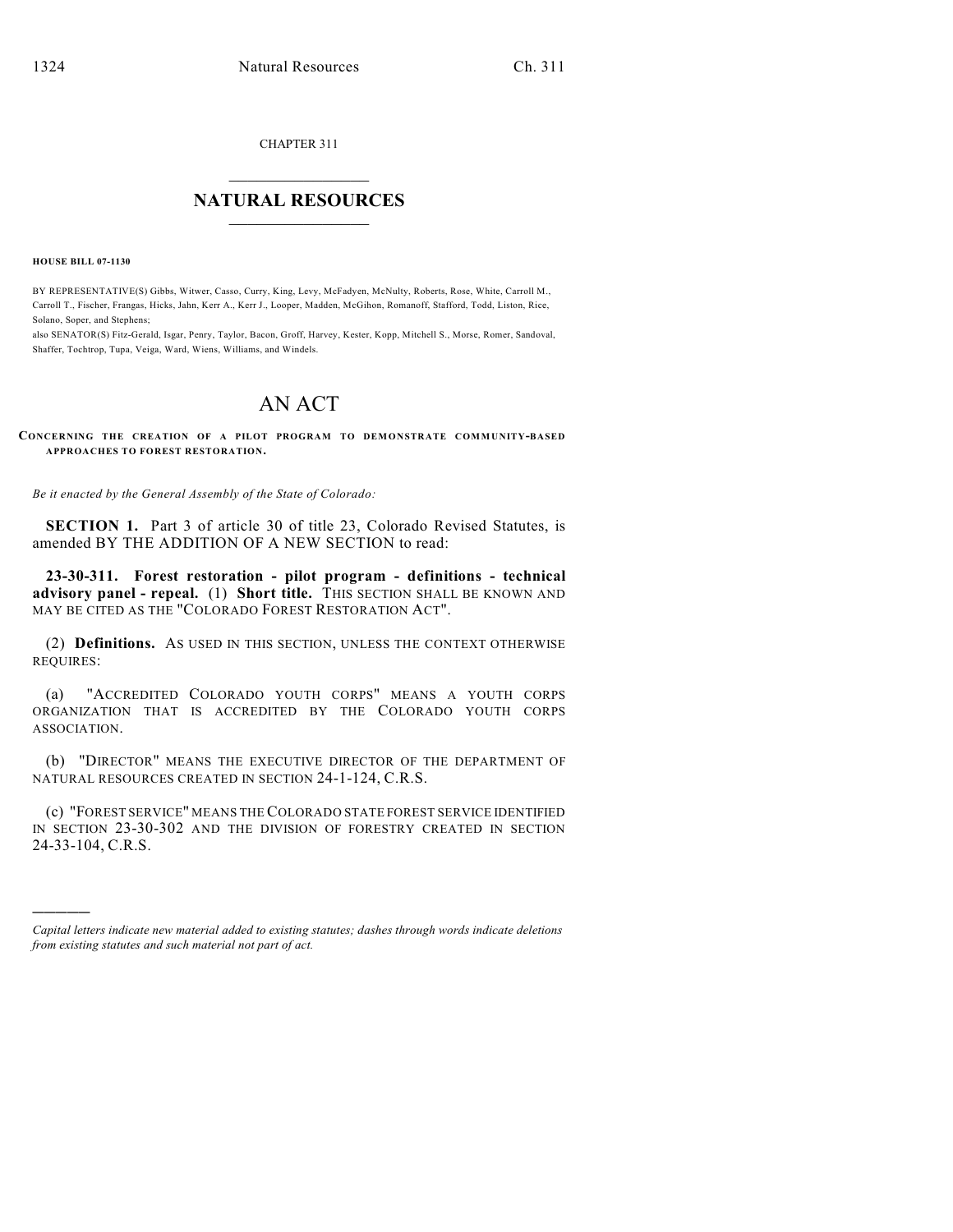(d) "STAKEHOLDER" MEANS COUNTY AND MUNICIPAL GOVERNMENTS, EDUCATIONAL INSTITUTIONS, LANDOWNERS, AND OTHER INTERESTED PUBLIC AND PRIVATE ENTITIES.

(3) **Forest restoration pilot program.** THE FOREST SERVICE SHALL ISSUE A STATEWIDE REQUEST FOR PROPOSALS FOR COST-SHARE GRANTS TO STAKEHOLDERS FOR EXPERIMENTAL FOREST RESTORATION PROJECTS THAT ARE DESIGNED THROUGH A COLLABORATIVE COMMUNITY PROCESS. THE PROJECTS MAY BE ENTIRELY ON, OR ON ANY COMBINATION OF, PRIVATE, FEDERAL, STATE, COUNTY, OR MUNICIPAL FOREST LANDS. THE STATE SHARE OF AN INDIVIDUAL PROJECT COST SHALL NOT EXCEED SIXTY PERCENT OF THE TOTAL COST OF THE PROJECT OR EXCEED ONE MILLION DOLLARS PER PROJECT. THE REMAINING PORTION OF THE PROJECT'S FUNDING MAY BE IN THE FORM OF CASH, STUMPAGE, OR IN-KIND CONTRIBUTION.

(4) **Eligibility requirements.** TO BE ELIGIBLE TO RECEIVE FUNDING UNDER THIS SECTION, A PROJECT SHALL:

(a) BE LOCATED IN AN AREA WITH AN APPROVED COMMUNITY WILDFIRE PROTECTION PLAN AS DEFINED BY THE FEDERAL "HEALTHY FORESTS RESTORATION ACT OF 2003", PUB.L. 108-148;

(b) ADDRESS ONE OR MORE OF THE FOLLOWING OBJECTIVES FOR THE PURPOSE OF PROTECTING WATER SUPPLIES:

(I) REDUCING THE THREAT OF LARGE, HIGH-INTENSITY WILDFIRES AND THE NEGATIVE EFFECTS OF EXCESSIVE COMPETITION BETWEEN TREES BY RESTORING ECOSYSTEM FUNCTIONS, STRUCTURES, AND SPECIES COMPOSITION, INCLUDING THE REDUCTION OF NONNATIVE SPECIES POPULATIONS;

(II) PRESERVING OLD AND LARGE TREES TO THE EXTENT CONSISTENT WITH ECOLOGICAL VALUES AND SCIENCE;

(III) REPLANTING TREES IN DEFORESTED AREAS IF SUCH AREAS EXIST IN THE PROPOSED PROJECT AREA; AND

(IV) IMPROVING THE USE OF, OR ADD VALUE TO, SMALL DIAMETER TREES;

(c) COMPLY WITH ALL APPLICABLE FEDERAL AND STATE ENVIRONMENTAL LAWS;

(d) INCLUDE A DIVERSE AND BALANCED GROUP OF STAKEHOLDERS AS WELL AS APPROPRIATE FEDERAL, STATE, COUNTY, AND MUNICIPAL GOVERNMENT REPRESENTATIVES IN THE DESIGN, IMPLEMENTATION, AND MONITORING OF THE PROJECT;

(e) INCORPORATE CURRENT SCIENTIFIC FOREST RESTORATION INFORMATION;

(f) INCLUDE AN ASSESSMENT TO:

(I) IDENTIFY BOTH THE EXISTING ECOLOGICAL CONDITION OF THE PROPOSED PROJECT AREA AND THE DESIRED FUTURE CONDITION; AND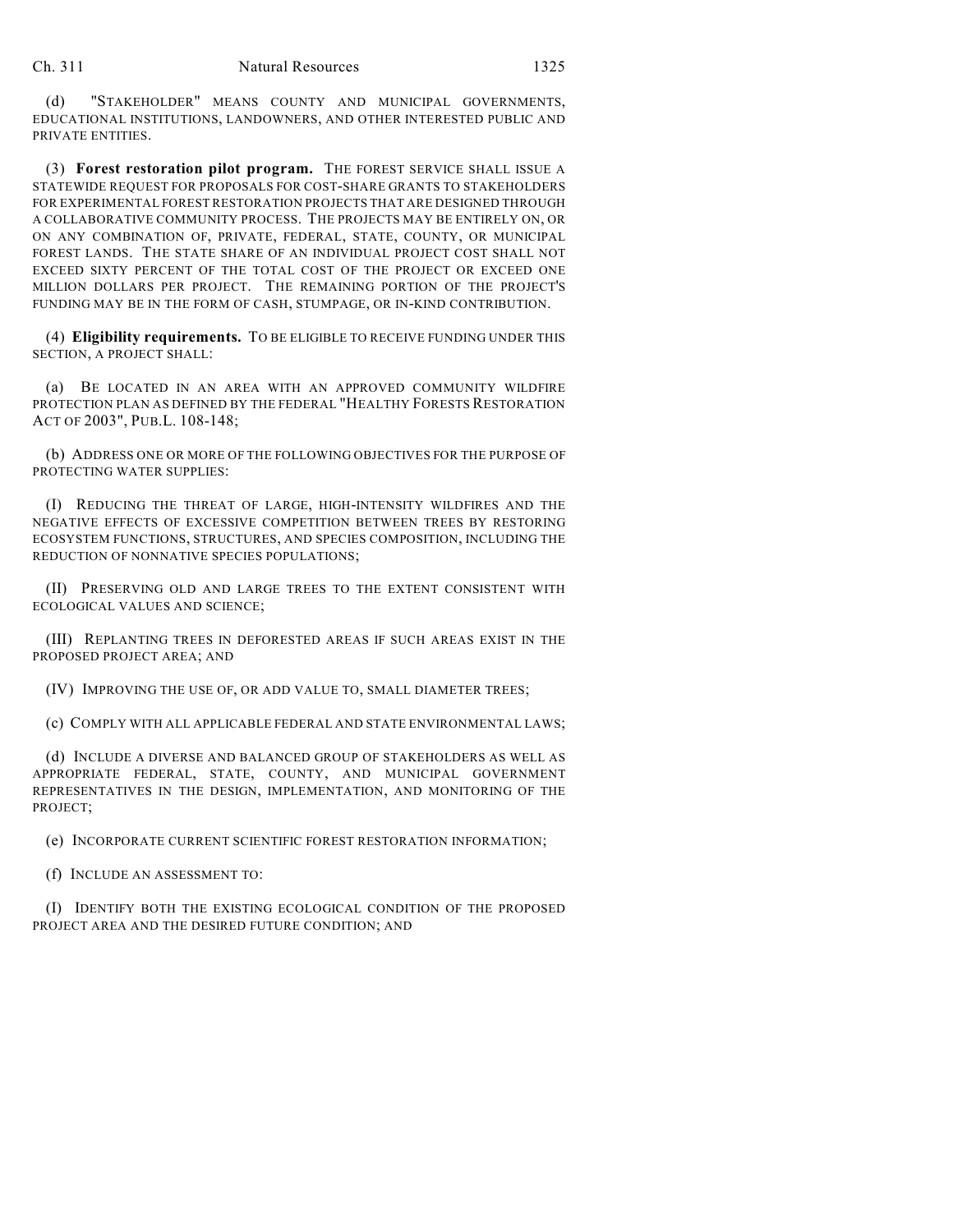(II) REPORT, UPON PROJECT COMPLETION, TO THE FOREST SERVICE ON THE POSITIVE OR NEGATIVE IMPACT AND INCLUDING COST EFFECTIVENESS OF THE PROJECT; AND

(g) LEVERAGE STATE FUNDING THROUGH IN-KIND, STUMPAGE, OR CASH MATCHING CONTRIBUTIONS.

(5) **Technical advisory panel.** THE DIRECTOR SHALL CONVENE A TECHNICAL ADVISORY PANEL TO EVALUATE THE PROPOSALS FOR FOREST RESTORATION DEMONSTRATION GRANTS AND PROVIDE RECOMMENDATIONS REGARDING WHICH PROPOSALS WOULD BEST MEET THE OBJECTIVES OF THIS SECTION. THE PANEL SHALL CONSIDER ELIGIBILITY CRITERIA ESTABLISHED IN SUBSECTION (4) OF THIS SECTION, A PROJECT'S EFFECT ON LONG-TERM FOREST MANAGEMENT NUMBER OF ACRES TREATED FOR STATE DOLLARS SPENT, AND SEEK TO USE A CONSENSUS-BASED DECISION-MAKING PROCESS TO DEVELOP SUCH RECOMMENDATIONS. THE PANEL SHALL BE COMPOSED OF SEVEN TO ELEVEN MEMBERS, TO BE APPOINTED BY THE DIRECTOR AS FOLLOWS:

(a) AN OFFICIAL TO REPRESENT THE DEPARTMENT OF NATURAL RESOURCES;

(b) AT LEAST ONE REPRESENTATIVE FROM FEDERAL LAND MANAGEMENT AGENCIES;

(c) AT LEAST TWO INDEPENDENT SCIENTISTS WITH EXPERIENCE IN FOREST ECOSYSTEM RESTORATION; AND

- (d) EQUAL REPRESENTATION FROM:
- (I) CONSERVATION INTERESTS;
- (II) LOCAL COMMUNITIES; AND
- (III) COMMODITY INTERESTS.

(6) **Proposal selection.** AFTER CONSULTING WITH THE TECHNICAL ADVISORY PANEL ESTABLISHED IN SUBSECTION (5) OF THIS SECTION, THE FOREST SERVICE SHALL SELECT THE PROPOSALS THAT WILL RECEIVE FUNDING THROUGH THIS SECTION. IN CARRYING OUT THE PILOT PROGRAM AND APPROVED PROJECTS TO PROVIDE FOREST RESTORATION ACTIVITIES, THE FOREST SERVICE AND STAKEHOLDERS SHALL, WHENEVER FEASIBLE, CONTRACT WITH THE COLORADO YOUTH CORPS ASSOCIATION OR AN ACCREDITED COLORADO YOUTH CORPS TO PROVIDE LABOR.

(7) **Report.** NO LATER THAN JULY 1, 2008, THE DIRECTOR SHALL SUBMIT A REPORT TO THE GOVERNOR, WHICH SHALL INCLUDE AN ASSESSMENT OF WHETHER, AND TO WHAT EXTENT, PROJECTS AUTHORIZED PURSUANT TO THIS SECTION HAVE ACHIEVED THE PURPOSES IDENTIFIED IN THIS SECTION.

(8) **Administrative costs.** THE FOREST SERVICE MAY UTILIZE NO MORE THAN THREE PERCENT OF ANY AMOUNTS APPROPRIATED IN ANY FISCAL YEAR FOR ITS DIRECT AND INDIRECT COSTS IN ADMINISTERING THE PILOT PROGRAM.